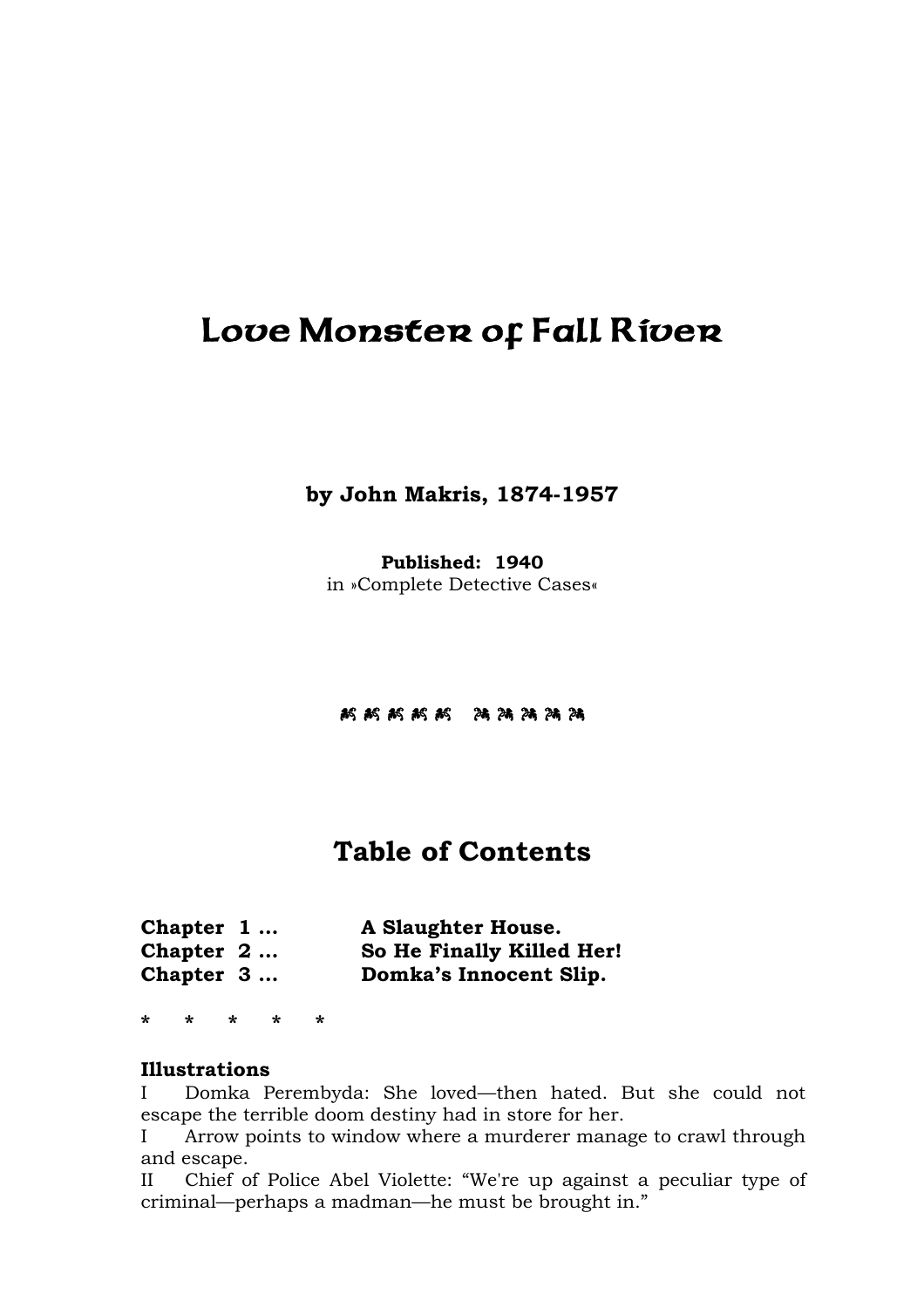II Raging, cursing, he struck her again and again until she fell back unconscious.

III Anton Retkevich: He insisted that he was not the man the police wanted.

#### **KKKKK AAAAA**

### **Chapter 1**

#### **A Slaughter House.**

#### What strange fascination compelled this love slave to return to her brutal master?

 Dawn slowly forsook the last remnants of velvety darkness, breaking over the horizon amid a cyclonic whirlpool of raging winds. Inspector Abel J. Violette shivered. His partner, Inspector Hugh Bogan, had suddenly called his attention to an almost indistinct object a dozen odd yards from the mouth of Eagan's Court. No amount of wind could have made Violette shiver like that. The 5:30 AM, telephone call to the Fall River, Massachusetts Police Headquarters reporting a woman screaming probably was of no minor nature. Somehow, Violette harbored instincts tor the worst…

They made their way in slowly. They stopped quickly, stared down.

"For the luvva Mike, Abel," exclaimed Bogan. "It's a woman."

 The wind moaned eerily through the underpass, plaintive with whispering sighs of despair. Began shook himself, muttered: "She's dead!"

Murder lay sprawled at their feet.

 She was crumpled on her right side, her knees almost doubled up to her stomach. Beneath the guise of distorted features stamped by inexorable death, her voluptuous beauty remained unmarred. Violette bent over her. Her throat had been slashed with such terrific ferocity which made Violette wonder what kept it on her shoulders.

"I'll get the Medical Examiner," offered Bogan.

 Violette nodded. Bleak, greyish light filtered into the murder court, bathing the squat brick buildings, revealing scores of neighbors with their faces pressed against window-panes. Others, braving the howling and whipping wind, drifted near Violette end the gruesome corpse. Violette wondered who made the call to headquarters, which resulted in the assignment of Violette and Bogan to investigate weird screams of terror in the vicinity of Eagan's Court which ran 03 Spring Street.

 Violette asked questions, endeavoring to establish the slain woman's identity. She remained a question mark. The crowd of morbidly curious increased.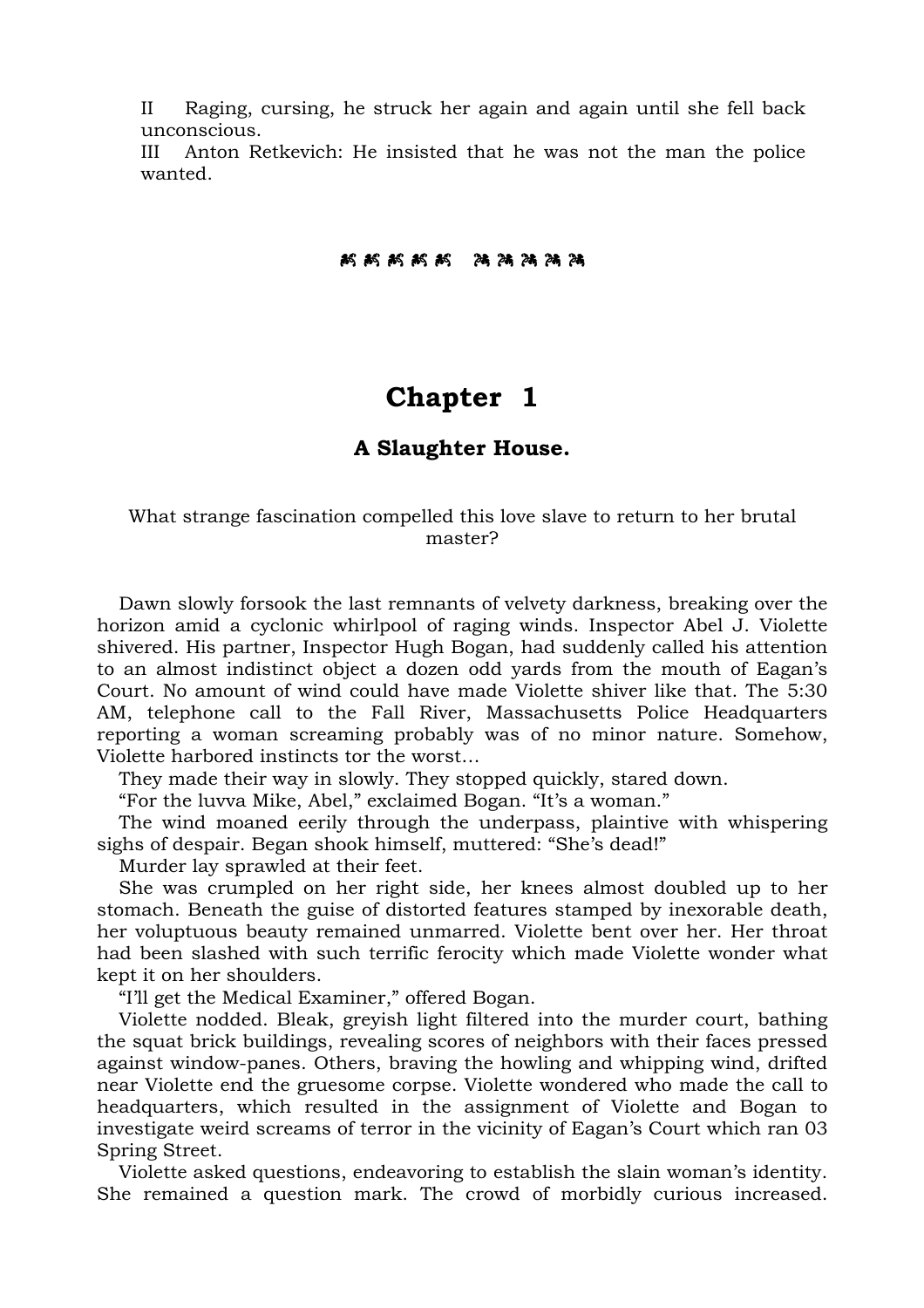Violette's continued interrogation proved no headway. To the neighbors, strangely enough, she remained unrecognizable.

 A little later, Bogan arrived with Medical Examiner Doctor Thomas Gunning. The Doctor examined the woman carefully.

 "A terrible way to die," he commented, standing up. "Head nearly severed. Violette. Practically to the cranial vertebrae. It took a remarkably strong wrist to do that, now mind you, in one cruel sweep. As for the lethal—

 "Doubtful," he said. "The condition of her clothed lower exterior belies that. However, an autopsy will prove definitely whether or not."

 While the woman was being prepared for removal to the morgue, Violette let his eyes wander keenly over the gathered crowd. His eyes fastened on a woman who elbowed her way through the crowd, her eyes widening into incredible pools of horror at the nearing sight of the slain woman. Violette reached her just about as she opened her mouth to scream.

"Don't," he said, not too harshly. "You know who she is, don't you?"

 The woman looked up at him, her eyes glazed. Violette turned her away from the gruesome sight, repeated his question. The woman shook her head, ridding herself of a numbing lethargy of horror. She moved her lips soundlessly. Then the words tumbled out over each other: "Yes, yes. I know. It's Domka." She broke Violette's restraining grip on her arm, spun around and pointed "It's Domka!"

Illustration:

Domka Perembyda: She loved—then hated.

But she could not escape the terrible doom destiny had in store for her.

"Domka, what?" Violette asked. "Where does she live?"

 The woman was on the verge of replying when a tall middle-aged man hurried over. Disregarding Violette, man and woman conversed excitedly in a foreign tongue.

Russian, thought Violette.

 Impatient at the interruption, Violette horned in. At his barrage of rapid-fire questions, the man said he was Jacob Maker, and the woman that Violette had been questioning, was his wife. They ran a variety store just around the corner, and their home was directly in back, right where the slain woman was found. *The dead woman*, Maker said, *was Domka*.

 The name was familiar to Violette, but much to his disgust at the moment, he couldn't place it. Her identity thus established, Violette told Bogan to comb the neighborhood and find out all he could about the victim. Then Violette, accompanied by Mr. and Mrs. Maker, walked into their store on Spring Street to question them further.

 The Makers seemed reticent to talk. Too uneasy and ill-at-ease, thought Violette. Why? After a little verbal prodding, Mrs. Maker said that Domka was a good girl that did her work satisfactorily and never went out evenings. That, for Violette, wasn't enough. He wanted to know how long she worked for the Makers? *Where had she come from? And why didn't she go out evenings?*

 Violette's last question seemed to strike the Makers between the eyes. They glanced at each other apprehensively. Violette was convinced that he had struck something tangible here. Was the fear of death the reason Domka Peremybida stayed in evenings?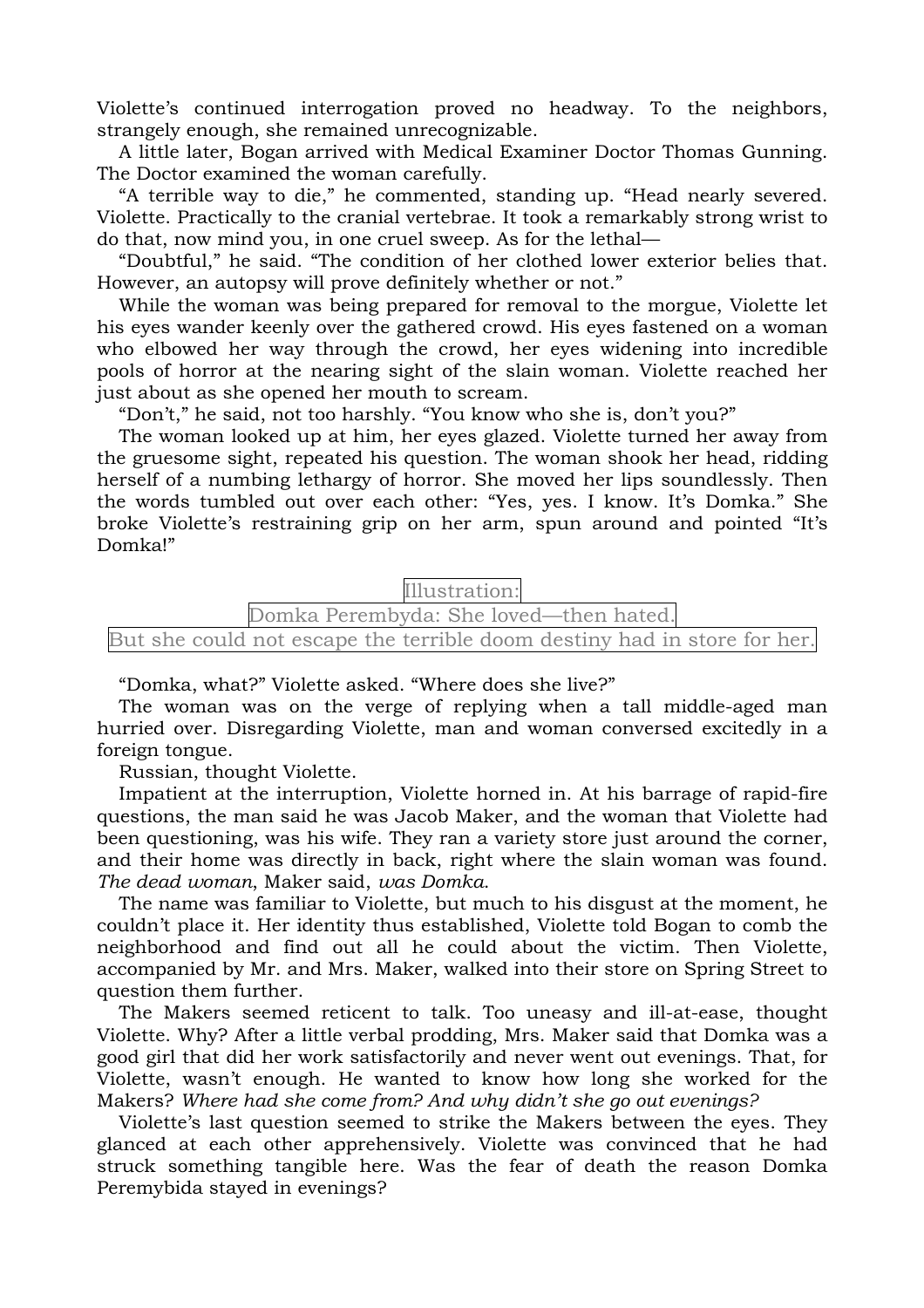"Now, look," Violette said. "I don't want to rush you. I want to get everything straight. Let's start from the time you hired Domka."

 "She's been with us for five months," Jack Maker said. "We needed a girl to keep house, so we advertised for one. Domka answered, so we hired her. We got along fine. I've never met such a clean and industrious girl. She did the housework. My wife and I were in the store earlier than usual this morning. We had new stock in last night that had to be stacked and put away. When Domka didn't appear at the store this morning, we thought she overslept. You see, she was up at five every morning to light the stove. Then she'd leave the house and come to the store through Eagan's Court. We have a little kitchen in back of the store. Domka prepared the breakfast. Then she'd go back to the house, rouse the children and prepare them for school. Of course, she had the house work to do, too. Such a pity she had to die."

 When Violette reverted back to his questions about Domka's friends, relations, and her strange reluctance to go out evenings, Maker shrugged helplessly.

 "Nobody ever came to see Domka, Inspector. We know nothing of her past life. But we did notice something strange."

His wife started to weep softly.

 "My wife and I couldn't but help feel that poor Domka lived in great fear of her life. We know that she fastened all her windows and bolted the door before retiring."

 "In other words," mused Violette, "there is a person from whom she lived in mortal fear?"

The Makers nodded.

 "You haven't told me enough," Violette said. "In the five months that Domka stayed with you—you can't tell me that you don't know much about her. It isn't possible. Try to think-of letters, pictures, anything. Living in fear of someone means that she knew who—"

"I think it's a man," Maker said suddenly.

 Violette's eyes slowly narrowed. "So you think it's a man, eh?" he asked softly. "Why?"

 A frightened look passed between the Makers. The husband wet his lips nervously, shifted uneasily.

 "A man has been watching my store for the last ten days. Every night he'd be out there, watching. I grew nervous, thinking maybe he was going to rob me. Well, on March 13, he walked into my store. I didn't know what to do. The man scared me. I asked him what he wanted. He said he wanted to speak to Domka. I refused him, and he got angry. When I said I'd call the police, he hurried away muttering—"

"Muttering, what?" snapped Violette.

 "It was Russian," Maker said, "and I understood every word. He said: 'I'll have my way with her or one of these days—' He left and I haven't seen him since."

 Violette's brain bristled with angles. There was only one serious drawback. He didn't know enough about the slain woman's past to formulate more conclusive theories. However, one fact was certain. The slaying had two possible motives. Either jealousy or killer-inspired rage of a thwarted lover. Domka's fears were well-founded, and her reluctance to venture out evenings was now explainable.

*The man who watched Maker's store for ten days and then asked for Domka*, mused Violette, *was the killer*. There appeared no other feasible solution at this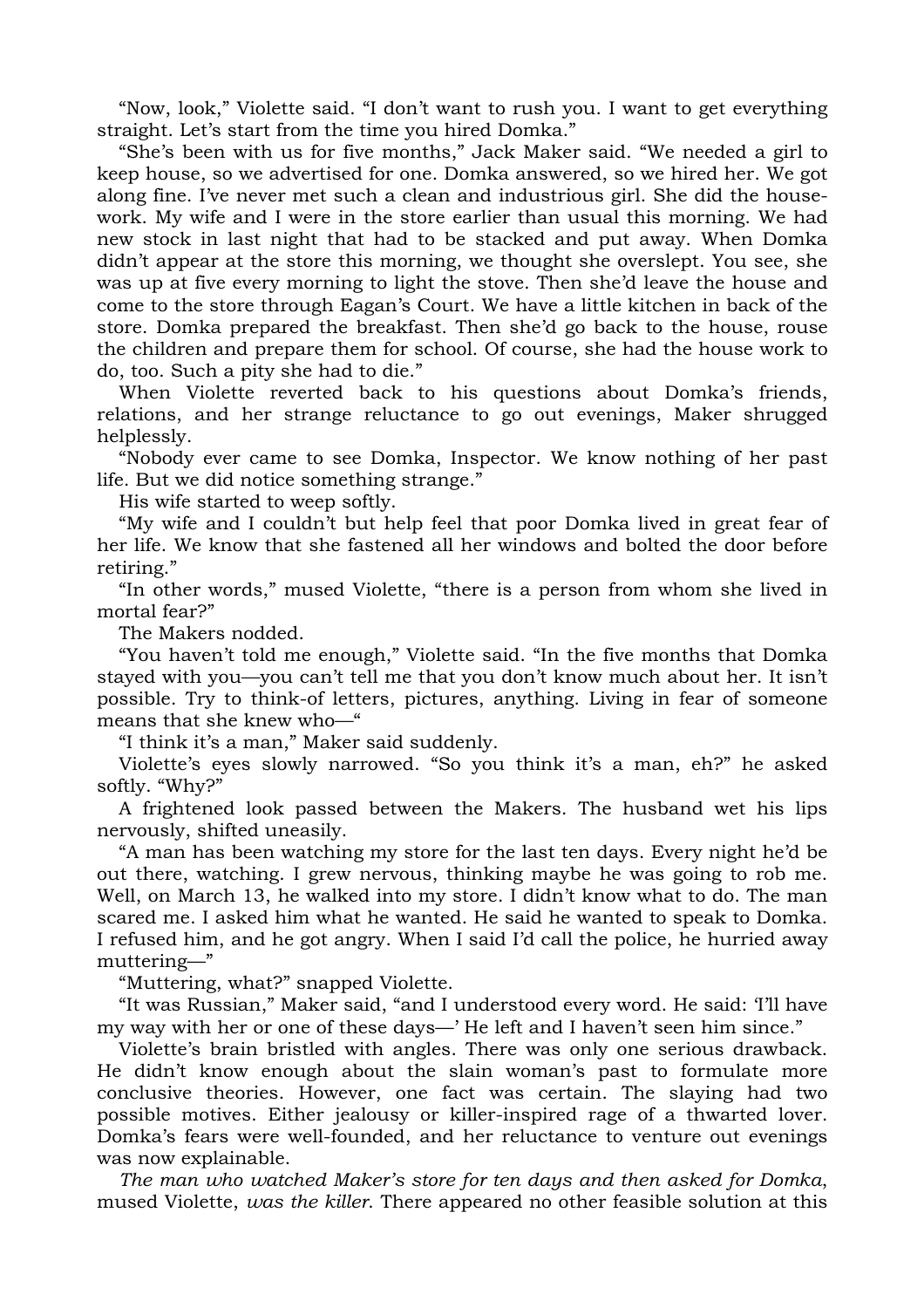early stage of the investigation. On that particular assumption Domka Peremybida met sudden and horrible death that very morning of March 14th.

 Assured that Jacob Maker would know this man if he met him again, Violette walked out. He found Bogan at the murder scene. Bogan hadn't obtained any helpful information. If Domka Peremybida was an enigma to the Makers, she was a riddle to the neighbors.

 Without wasting time, Violette and Bogan went about their investigation methodically. The corpse had been removed, but an ugly smear of crimson stained the underpass. The trail of blood receded backwards from the congealed pool where Domka had collapsed to the back door of Jack Maker's home. The investigating Inspectors climbed the stoop into a dark hallway. Bogan used his flashlight.

 Crimson tell-tale hand prints were on the wall where Domka Peremybida, her throat slashed, had placed her blood-drenched hands for support. Her intention, assumed Violette, was to reach the outside to summon aid. At the end of the narrow corridor, a door gaped open. They picked their way across the intervening space carefully, avoiding the dark pools of blood on the floor. They froze on the threshold of the kitchen…

"My God!" husked Bogan. "It looks like a slaughter house."

 Violette thought so, too. The linoleum was smeared with a coating of blood. There was a long smear where some one had slipped. Most of the kitchen furniture was over-turned. Directly under the only window lay a blood-stained razor. The sash still swung in the raging wind. Violette walked over. There were red marks on the sash. On the roof of the leanto, beneath the window, were scores of crimson spots.



 "Here's the exit of the killer," Violette said, "and also his entrance. It's easy to figure. Domka came down here to light the stove. She never had a chance. Most likely, she never had even a split-chance to put the light on. The killer waited for her in the dark. He suddenly grabbed her by the hair, forcing her head back. There's no question but that she knew her attacker. She screamed in terror. The murderer then slashed her throat with the razor he brought with him, dropped it, and escaped through the window. Domka, still alive, managed to get out to the underpass where she collapsed and died.

 "It's a wonder Maker's kids didn't wake up," Bogan said. "From what I gather, the screams had the neighbors scared witless."

 "Youngsters are hard sleepers," Violette said. "Even if they did awake, they'd be at loss, and probably fall back asleep. Now, this man that kept tabs on Maker's store. He planned this murder. He knew he'd have to catch Domka alone and he did. He must have spotted the Makers opening up early, so he walked through the underpass, climbed into the kitchen up from the lean-to. No doubt, his purpose was to find Domka's bedroom, but she walked into the kitchen and then—"

"A murder for us to crack," Bogan said soberly.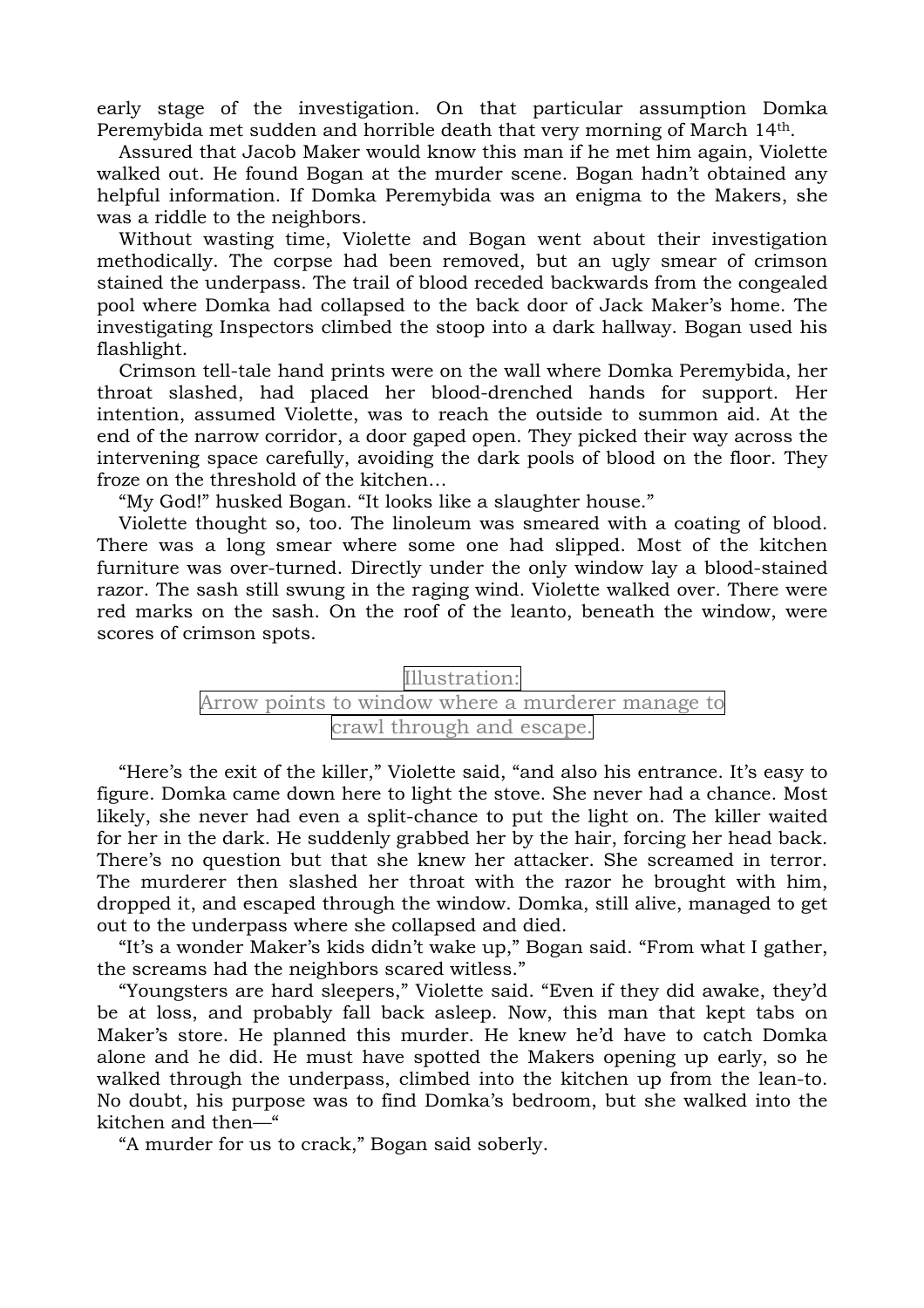The blood on the window sill showed that the killer had cut himself, mused Violette. He picked up the death weapon, and carefully wrapped it in his handkerchief.

 They searched the Maker house carefully in hopes of picking up a clue. They were disappointed. All they had was a razor of foreign-manufacture. However, Violette had hopes about the murder weapon. It was a peculiar type, hand forged.

The day of the murder, March 14<sup>th</sup>, wound up with straight routine investigation. The following day, Violette and Bogan endeavored to seek, if possible, any means from which they could delve into Domka Peremybida's past life. It didn't seem possible that she was friendless. Violette couldn't console himself there. She was too attractive. There was something about her, even in death, that had stirred one word within Violette's brain.

Sex!

 Violette felt that that was the answer to the whole perplexing mess, and the key was the man who had demanded to see Domka in Maker's store. All roads leading in and out of the city were put under strictest surveillance. Railroad stations and freight-yards were watched night and day. The description of the mysterious man wanted in connection with the murder was circulated throughout Fall River, and practically every major city in New England. The waterfront was carefully searched. Suspects, of Russian and Polish birth, were picked up and questioned. They were released upon subsequent proof of their innocence.

 "We know that he's a Russian," Violette said to Bogan. "I'm riding a hunch that Domka wasn't his wife. I'll give you odds that we're bucking a sex slaying, Hugh. Doctor Gunning's report shows that she wasn't criminally assaulted at the time of the murder. Hugh, according to Gunning, there were peculiarities on her body that convinces me, we are up against a sex-maddened sadist."

"You're spoofing," joshed Bogan.

 "Am I?" snapped Violette. "Listen Hugh. There were thin welts on Domka's thighs and back. Almost invisible, but there just the same. They're not recent, I'll grant you that. Where would she get welts like that unless she was mixed up with a sadist? We can check our records on all persons involved in sex cases. Maybe we'll come across a lead. Anyway, why didn't she have friends? Why didn't she go out evenings?"

## **Chapter 2**

### **So He Finally Killed Her!**

Illustration: Chief of Police Abel Violette: "We're up against a peculiar type of criminal—perhaps a madman—he must be brought in."

Late that day, the  $15<sup>th</sup>$ , the first major clue in the fiendish murder of Domka Peremybida cropped up. Captain Martin Feeney of Division Two made his findings to Chief of Police Medley, Violette and Bogan. One of his men, investigating throughout Fall River to discover more information about the dead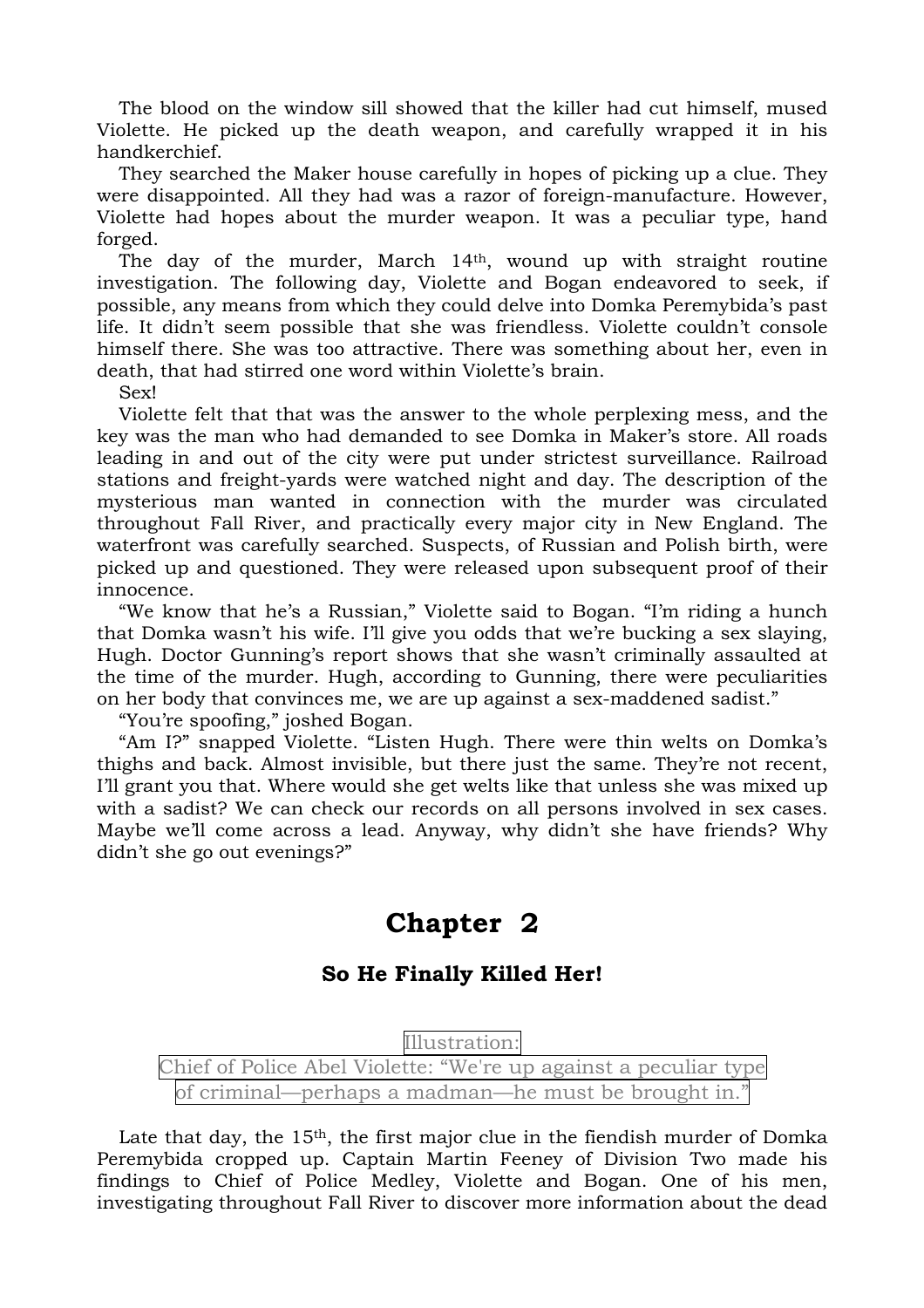woman, found her former residence at 2 Hall Street. Violette and Bogan hurried out, finding that residence to be a two story weather-beaten house. A kindly faced woman of Polish extraction answered the door. Upon introducing themselves, the woman bade them to enter.

Violette said: "Do you know Domka Peremybida?"

 The woman smiled in recollection. "Indeed. Very well… She boarded here. She moved away five months ago. I hope there's nothing wrong."

 "Domka is dead," Violette said without preamble. "I'm sorry to say that. She was murdered! You wouldn't have any idea of who might have wanted to kill her, have you?"

 The woman's otherwise normal breath became a sibilant hiss. Her gentle eyes dilated with terror. Her body grew rigid, her hands clenched. For a moment Violette thought he'd have a case of hysteria on his hands. But, then, the woman made a quick recovery of her facilities, paced the room nervously, avoiding Violette's inquiring gaze. Finally, as though making up her mind, she faced the waiting Inspectors.

She said: "So he finally killed her!"

 Violette's head jerked up with surprise. Here was their first major clue that he felt positive would lead to the apprehension of the fiendish killer.

"Who did kill her?" he bit out. "What was his name?"

 "So he finally killed her," the woman repeated. "He's a devil that Anton. I told poor Domka to watch out for him."

 Emotion overcame, suffused her eyes with blinding tears. She collapsed limply into the nearest chair. "Oh, the devil. His name is Anton Retkevitch. I hadn't heard about Domka's death. Everybody in the neighborhood knew that it would happen sooner or later. It was bound to happen. The devil just couldn't leave Domka alone. Oh, God, oh…"

 It dawned on Violette suddenly. Now he recalled where he had first heard of Domka Peremybida. The name Anton Retkevitch limned the picture. About six months ago, a man named Anton Retkevitch had been sentenced to thirty days in the New Bedford House of Correction for assault on a woman named Domka Peremybida! Slow, but sure, Violette's afore-mentioned deduction of the motive materialized. For a half hour, they listened to an unbelievable tale pouring from the landlady's trembling lips. Violette shook his head in disbelief. It was too fantastic, but he didn't doubt because he knew it was logical. The extremes were what amazed him. After securing Retkevitch's address, they left.

 Retkevitch boarded at 27 Hall Street, and the landlady, Mrs. Bertha Fishstein, admitted them upstairs to Retkevitch's room. Violette knocked, and a voice said to come in. Entering, Violette's eyes rifled the room in one sweeping glance. The owner of the voice sat sprawled on the bed reading a book. The room was ship-shape. Frankly, Violette didn't expect to find Retkevitch in the room. The killer's past experience with Domka Peremybida was too well known around the neighborhood for him to linger around after her death. Provided of course, and yet to be definitely proven by Violette, that Retkevitch was the killer.

 "You're the man that shared this room with Anton Retkevitch, aren't you?" Violette asked sharply.

 The man nodded, swinging his legs off the bed. Violette showed him the murder razor, asked him if he recognized it. The man nodded, said it belonged to Retkevitch. Upon being asked where Retkevitch was, his roommate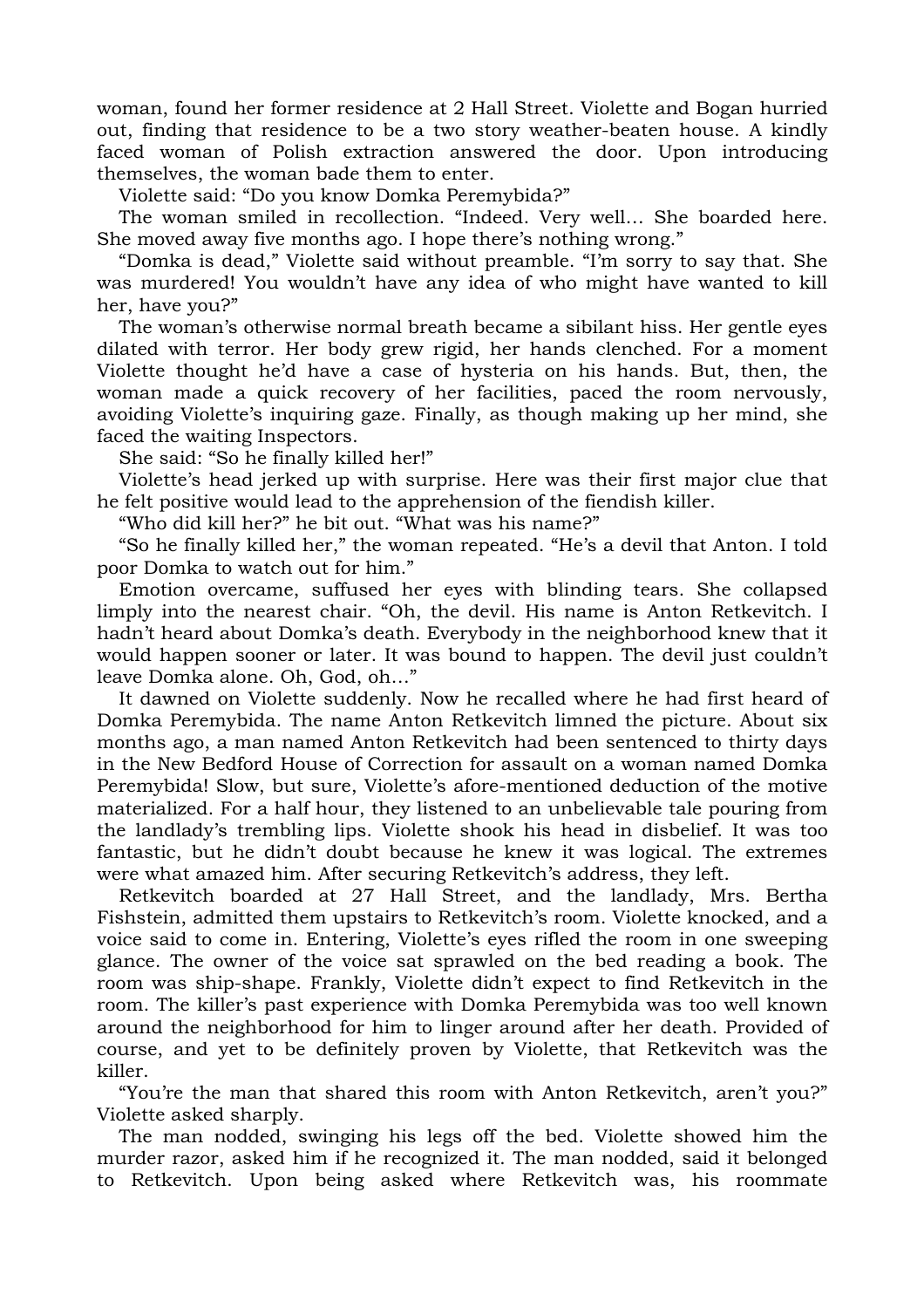shrugged. He asserted, however, that Retkevitch had mentioned something about going to Pittsburgh about a week ago.

 "What time," Violette asked, "did Retkevitch leave the morning of Tuesday, the 14th? That was the morning Domka Peremybida was killed. Give me a straight answer now."

 "Four thirty," he answered promptly. "I heard his alarm clock ring, and I woke up. He wouldn't tell me where he was going."

 Further questioning failed to divulge any information of importance. Once outside, Violette and Bogan separated, each taking a different side of the neighborhood. Violette wanted the story told by the dead woman's exlandlady to double check. Three hours later they met in the Inspector's quarters on the second floor at headquarters. They exchanged looks of stunned disbelief. They sat down without speaking for several minutes, dragging furiously on their cigarettes.

 "I'll be damned," Bogan finally exclaimed. "I still can't believe it, Abel. We're modern, civilized. Gosh! Stuff like that defies the imagination. Like a chapter from the life of DuBarry when she wasn't a lady."

 Violette laughed grimly. "I was closer than I thought, Hugh. Sadists may be one name for them, but monsters fits them better. They're humans like you and I. Only they are insane subjects with an incurable lust. Retkevitch is a sadist. A dangerous one. Now, let's see what we've got…"

 Domka Peremybida had arrived in Fall River about six months ago. She took lodgings at 2 Hall Street, and found work in one of the numerous cotton mills. She minded her own business, and was well liked. She did, however, mention the fact that she came from Pittsburgh. Several weeks later, Anton Retkevitch came and immediately boarded at 27 Hall Street. Several days later the wheels of the first chapter of this strange drama which culminated into horrible death, took place early in the evening. Domka and Retkevitch met. As testified by numerous neighbors, Domka was terrified upon seeing Retkevitch. As one man had put it: "My God! She looked as though the very devil himself stood before her."

 They quarreled bitterly on the street corner. She left him in a smouldering rage, shouting threats. Then Retkevitch floated talk around that she was his wife. Domka vehemently denied this—saying she hadn't married Retkevitch in Pittsburgh or any place else. The one notable feature was the strange power Retkevitch held over her. She'd never avoid him when he spoke to her. She'd listen—like a person fascinated by a deadly cobra coiled to strike at the slightest move. Then, apparently weakened by his persistence, she started losing ground.

 She was a woman undecided to a point of distraction. She avoided whatever few friends she had made. She stayed in her room. Her landlady, passing outside her room one night, heard Domka talking to herself in a despairing voice. It wasn't a question of eavesdropping; she, too, knew about Retkevitch. She wanted to help Domka.

 The words sifted through the door: "Oh, why can't he forget the past. I'll go crazy thinking about it. I am no longer like that. I never want to be like that again. I—I want a good man for a husband. I want babies. Oh, I want to be happy. What can I do so that he will leave me alone?"

 "Then," said the landlady, "late one afternoon the neighbors were amazed to see Domka and Retkevitch enter this house. Retkevitch wasn't seen leaving. Fear for Domka's safety impelled the neighbors to know what was going on in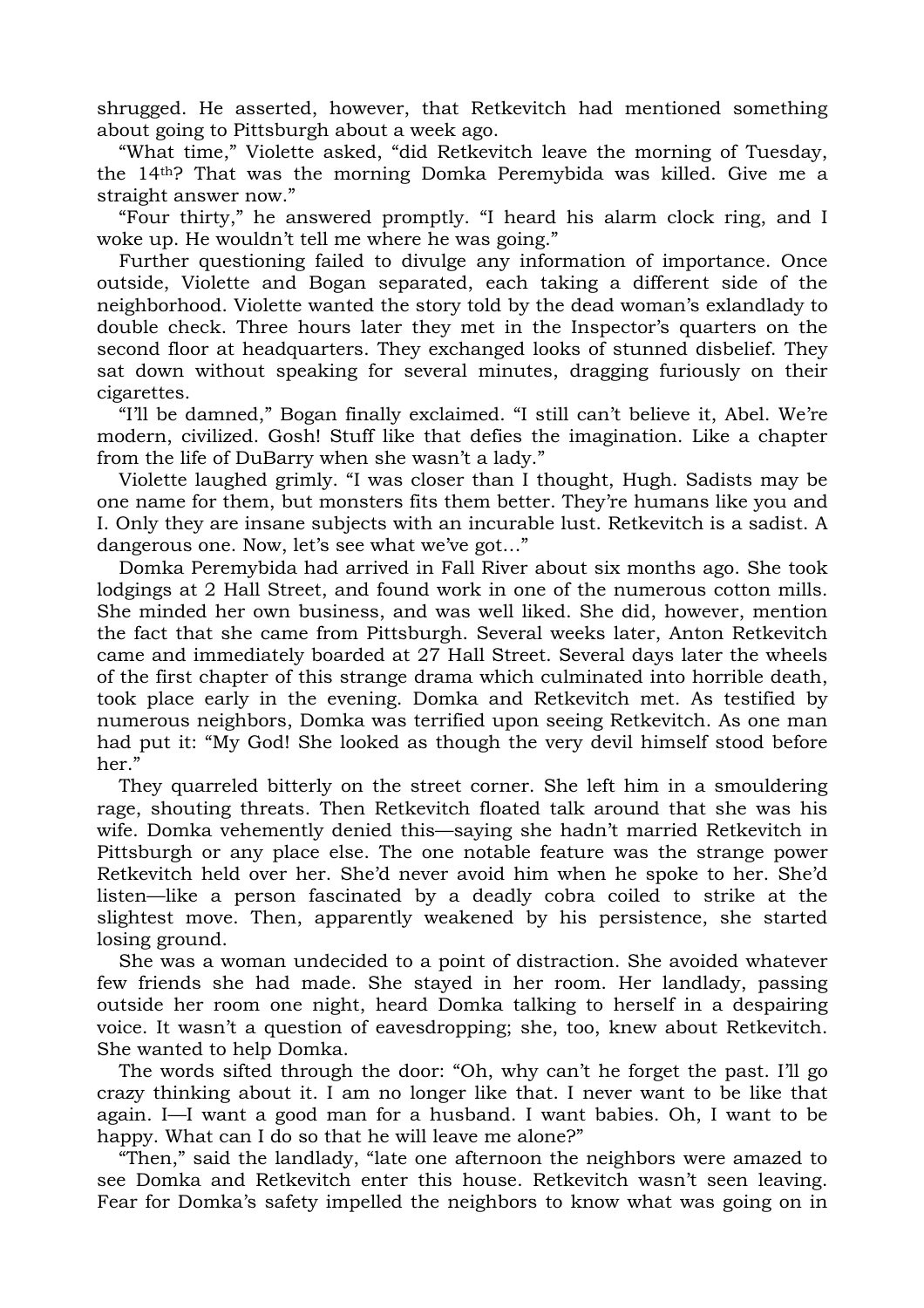Domka's room. Opposite the room which she rented from me was an unoccupied apartment. Because of this, Domka never pulled down her window shade. The neighbors gathered in the empty flat, watching, hardly believing what they saw. They could see into the room—they could see Domka and Retkevitch in close embrace. Suddenly Retkevitch tossed her on to the bed and came at her with a heavy belt upraised. He whipped her unmercifully across her bare back and shoulders. She lay there cowering, arms uplifted as if beseeching him to desist. Raw, red welts appeared on her white flesh. Finally, exhausted, she fell back on the bed, out of range of the astounded watchers."

Violette shook his head as he clipped the sheaf of reports together.

 "For a woman that hated a man," he said, "she couldn't do much about it. She was completely under his control, and had she lived, it would have been the same old story. But she tried darn hard—"

 It was true. She tried to throw off Retkevitch's domination by refusing to see him. One night, as she returned home from work, Retkevitch, lurking in the hallway, grabbed her and attempted to assault her. She did the unbelievable. Something that threw hims off entirely.

 She screamed—long, terrified screams of terror. The neighbors responded to her appeal for help, and Retkevitch was held for police arrival which netted him a thirty day sentence in the House of Correction.

 "And while that filthy rat served time," rejoined Bogan, "she packed dunnage and left Hall Street."

> Illustration: Raging, cursing, he struck her again and again until she fell back unconscious.

## **Chapter 3**

### **Domka's Innocent Slip.**

 From their files, Violette secured a mug-shot of Retkevitch and hurried to Jacob Maker's store. Maker took one look at the picture, and nodded his head Violently.

"That's him, Inspector," he shouted. "That's the man."

 Back to headquarters, the Inspector-partners found new orders awaiting them. Chief Medley had checked their reports, and ordered Bogan to leave immediately for Pittsburgh to check the Retkevitch-Peremybida state of affairs. Violette was ordered to pursue his investigation in Fall River.

 Working on his own, Violette found the sledding tough. There wasn't a single opening to actually work from. Circulars bearing the likeness and description of the fugitive killer were sent throughout New England.

 Retkevitch was around 35 years old, stocky build, and weighed 160 pounds. He had a mustache, dark eyes and hair.

 Three days passed with no progress. Violette fumed with impatience. He knew a denouement was somewhere in the offing. Three days later Bogan returned from Pittsburgh with a story that merely corroborated what had transpired on Hall Street.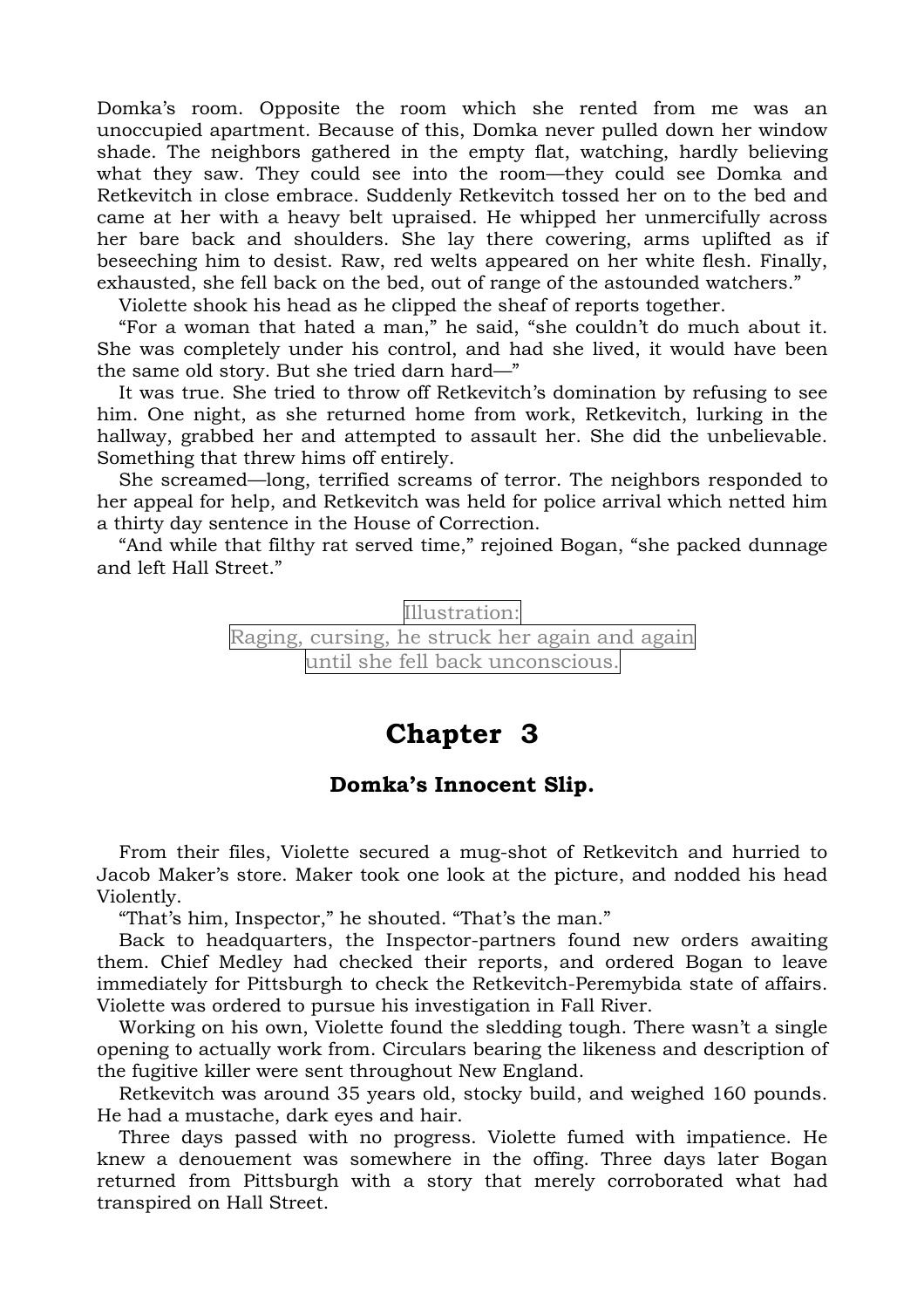With the help of the Pittsburgh police, Bogan finally traced the former residence of the couple to Carnegie, a small railroad construction camp belonging to the Pennsylvania Railway. They operated a boarding house catering to the railroad employees, living as man and wife. But soon their neighbors and boarders got wise. They acted too unnatural and quarreled too much to be man and wife. Then they began to see things.

 The people resented Retkevitch's brutal treatment of Domka. Fearing bodily harm, Retkevitch left the town hurriedly with Domka. They landed in the small town of Conemaugh, established themselves in the restaurant business. Their life was violent. Retkevitch was maddened with lust beyond reason. She rebelled—not openly to Retkevitch, but to her better senses. She wrote Retkevitch a letter, telling him they were all through, that she was leaving, and for him not to follow her. She left, and wound up in Fall River.

 But she made one innocent slip that cost her life. Naturally, after what she had been through, she couldn't forget Retkevitch very easily. She wrote to a friend of hers inquiring about him, enclosing her forwarding address. This friend showed the letter to Retkevitch, and only God knows what was in the heart of the lustful beast when he left for Fall River.

 Days sped by, and no progress was made. The case against Retkevitch, however, was now air-tight. There wasn't the slightest doubt as to his guilt. Violette knew every angle of the case by heart. Despite what had occurred when Retkevitch caught up with Domka in Fall River, she had managed to shake off his sinister influence, and had him arrested. That was the turning point. He brooded over his lost power, grew antagonistic and plotted revenge. Then he murdered her.

 The clew that finally opened the trail to Retkevitch cropped up on March 28, 1914, two weeks after the wanton murder in Eagan's Court. Thomas McGlyn, a local letter carrier, had a letter for delivery to Anton Retkevitch. It was sent in care of a grocer on Hall Street.

 The letter carrier knew that Retkevitch was wanted for murder so he turned the letter over to Postmaster Durfee who, in turn, took it personally to Chief Medley. The Chief called in Violette and Bogan. They examined the letter. It had been sent by a man named Mike Petroky with 103 Salem Street, Boston, as a return address. The letter in itself was friendly. It informed that Petroky had lost his old job in Carnegie, Pa., and had come to Boston in search of work. He requested that Retkevitch write to him if there was any work in Fall River. Nothing more. It was obvious that Petroky knew nothing of the crime Retkevitch had committed.

"Well, that's that," Chief Medley said: "Another blind trail."

 Violette looked thoughtfully at the letter. "I wouldn't say that, Chief," he said suddenly. "That letter may, after all, do the trick and result in Retkevitch's capture. Here's my plan. Frankly, it's a gamble. We'll mail a reply to this letter to the return address with Retkevitch's signature affixed to it. We'll state that there's no work here in Fall River, but that Retkevitch had had a good job on a railroad construction outfit offered him. Then we would specify that Petroky meet Retkevitch at the return address and they'd go together."

 Chief Medley approved the plan. The letter was mailed at once. Violette followed it on the first train to Boston, praying that somebody would claim the letter, and with the odds one thousand to one, to strike the trail of the wanton killer of Domka Peremybida. On his arrival in Boston, Violette discussed the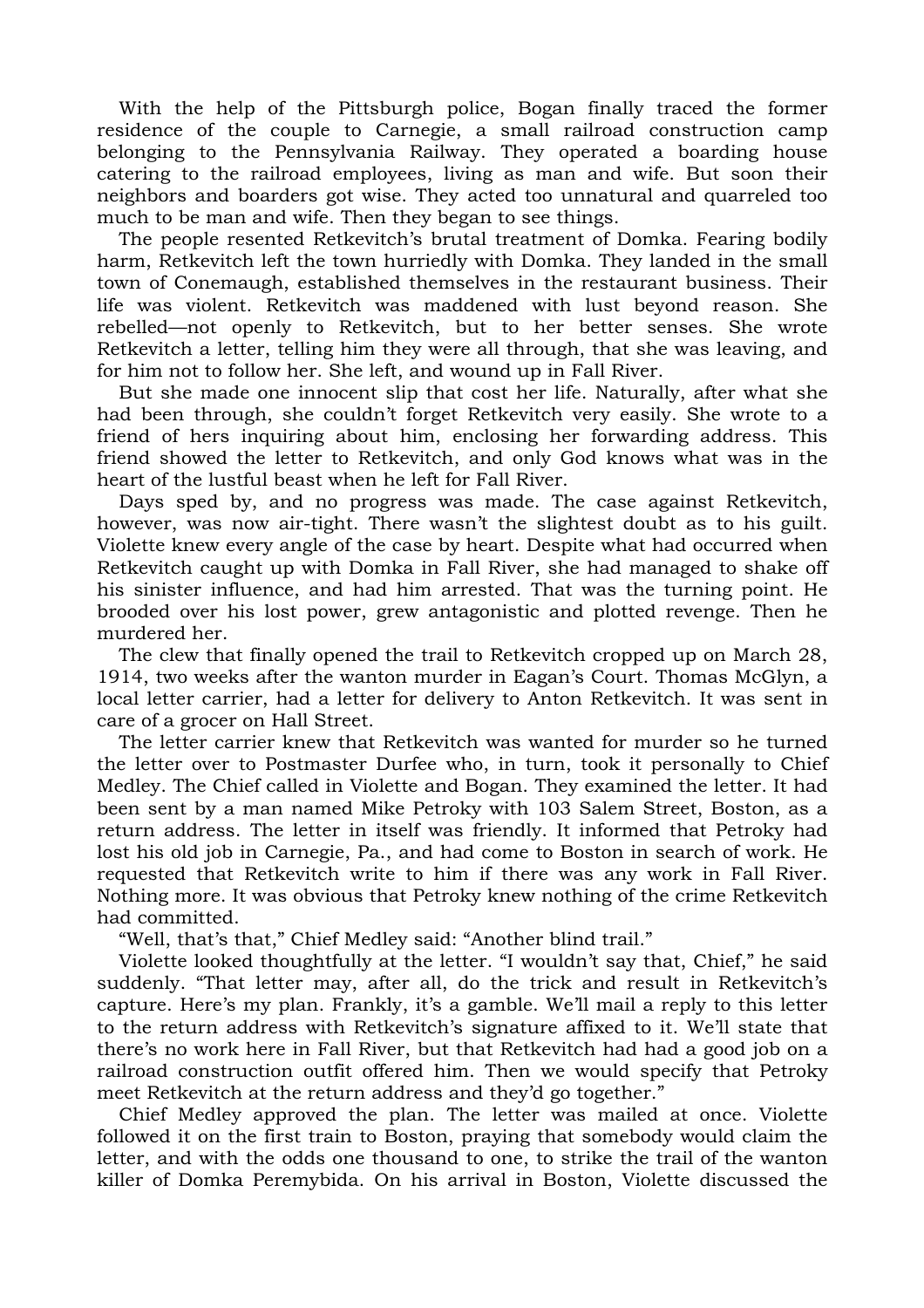case with the local police authorities. Inspector William Rooney was assigned to help him.

 With Rooney, Violette made his way to Salem Street. The street was in Boston's North End. It was no more than a narrow thoroughfare infested with all types of foreigners. Aged and weatherbeaten homes housed a conglomeration of men that, Violette knew, nothing short of a dynamite blast would pry a word loose from.

 Walking casually past 103, they noted it was nothing more than a foreign mail exchange. Foreigners landing in Boston and with no specific mailing address, used the general delivery of 103. The place was operated by Morris Bernstein.

 Violette, to enlighten the situation, hardly appeared like a police officer on the trail of a dangerous criminal. He was dressed in rough woolen pants tucked in his boots. A heavy mackinaw swathed his upper body. His beard was two days old. Conferring hastily with Rooney, the Boston Inspector sauntered casually across the street, and took position in a doorway. Violette walked into the mail exchange.

 The main room of business was large with tables and chairs scattered around. A large, pot-bellied stove threw forth heat from the center of the room. On the right of the entrance was a long counter with an iron grillwork. Violette made his way over to the wicket, beckoned to the man behind.

 The man was Morris Bernstein. Violette flashed his badge, and said: "Where can I find Mike Petroky?"

The owner said he didn't know.

"How about Anton Retkevitch?"

Again Bernstein shook his head in negative response.

 "Look, then," Violette said to him. "I'm sticking around. When anybody calls for mail to either of the two men, you nod."

 Violette took a seat near a grimy window, watching unobtrusively the assortment of Greeks, Poles, Russians, and other foreigners that inhabited the room. Every time the door opened, his eyes rifled over to it. Several hours slipped by, and Violette began to wonder whether or not he had himself assigned to a wild-goose chase.

 The door opened suddenly. Violette riveted his eyes on it. A roughly dressed man stood on the threshold, his eyes taking in every occupant of the room. He was heavily bearded, bundled up in a long overcoat. He hesitated for several minutes before he finally made his way toward the wicket. With his heart thumping against his ribs, Violette watched Bernstein. He had a feeling, a funny feeling like a premonition. Something told him that the climax was near.

 The bearded man said something to Bernstein in a low, surly voice. Violette couldn't get the drift. However, Bernstein turned his back to the stranger and almost imperceptibly, he nodded his head. Violette got to his feet slowly, and made his way across the room. He had never seen Retkevitch personally, and this fellow in no way resembled the picture they had of the killer. The unkempt beard hid most of the stranger's features. But Violette had that feeling. He was practically atop the man, his fingers locked on his service revolver in the roomy mackinaw pocket. He stood directly behind the stranger—

"Haven't seen you for a long time, Anton," he said harshly.

 The stranger stiffened without turning. He was staring at Bernstein with eyes that suddenly flicked fire in their depths. Then he turned, slowly. Violette ran his hands over the stranger's person. He was unarmed.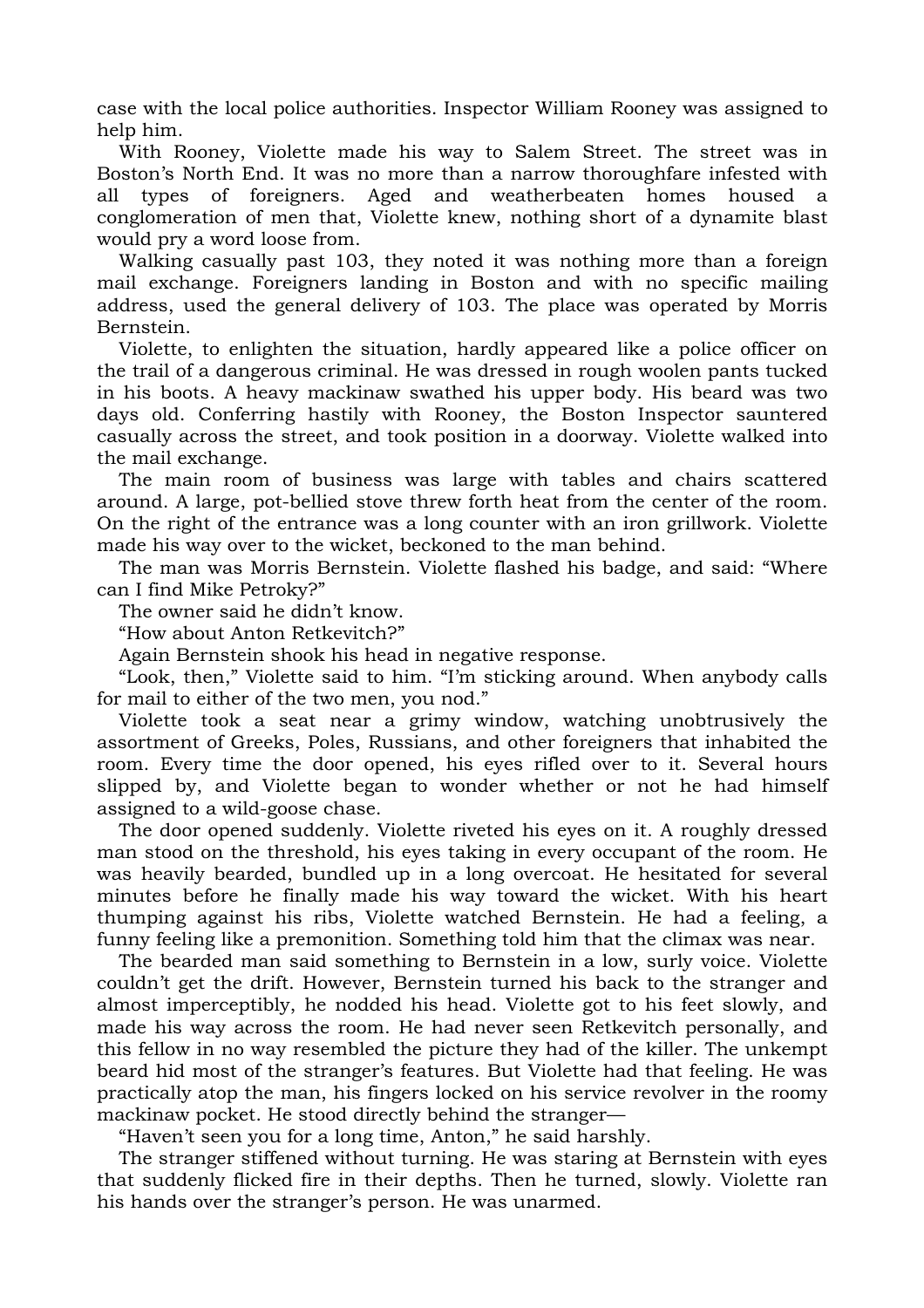"That beard isn't very becoming, Anton," Violette remarked.

 "I don't know what you're talking about," the stranger said. "My name is Philip Peremybida."

 It was Violette's turn to stiffen, but with surprise. His lips curled with distaste.

 "You louse," he rapped out. "You weren't satisfied in killing poor Domka, but you had to use her name."

 The stranger, however, insisted that his name was Peremybida. *If that was the case then*, Violette hammered back, *why did he call for mail belonging to either Petroky or Retkevitch.*

 The stranger had no answer. Then the telltale signs of a perverted degenerate crept out. He was yellow clean through. Despite his bulk and strength, he had a case of jitters.

 "You—you've made a mistake," he stammered. "I don't know what you're talking about. Petroky is sick, and he asked me to come after his mail."

 "Is that so," Violette said. "Well, we'll see. Come on, let's go and see Mr. Petroky."

Outside, Rooney came over, and Violette told him who he had.

"He claims he isn't Retkevitch, but he's a liar."

The man led them to 62 Salem Street, a broken down three-decker.

 At Violette's curt command, the fellow led the way up to the second floor. He paused outside the nearest door. Violette jabbed him with his gun. The man opened the door. They walked in. Rooney kicked the door shut.

 The room was poorly furnished, and reeked with tobacco and stale am A man lay fully clothed on a duty bed. As he spotted the gun in Violette's fist, he jumped up excitedly. Violette shoved him back on the bed, said it was police business.

 "You can't push me around," the man protested. "I didn't do anything. What do you want?"

"What's your name?" Violette said.

"Mike Petroky."

"Fine. So who is this man?"

And Violette swiveled his gun around to the stranger.

"Why, that's Anton Retkevitch—"

Illustration:

Anton Retkevich: He insisted that he was not the man the police wanted.

Petroky stopped short by the warning gleam in the stranger's eye.

 "Anton Retkevitch," snapped Violette. "Don't tell me you haven't done anything Petroky. You're under arrest for harboring and abetting a murderer."

 "Murderer," whispered Petroky. "Him!" His face grew waxy. He implored to Retkevitch, "Is it true, Anton? Did you commit murder?"

 Violette was temporarily convinced that Petroky knew nothing of Retkevitch's crime. Answering Violette's questions, Petroky asserted that several hours after he had mailed a letter to Retkevitch in Fall River, the killer arrived in Boston. Then when Violette informed Petroky who Retkevitch had murdered—Petroky stared dumbfounded at Retkevitch.

 "You couldn't have done that to Domka," he cried in disbelief. "Oh, Domka—" Late that evening, Violette arrived in Fall River with his two prisoners. Retkevitch was booked for murder, and Petroky was held as a material witness.